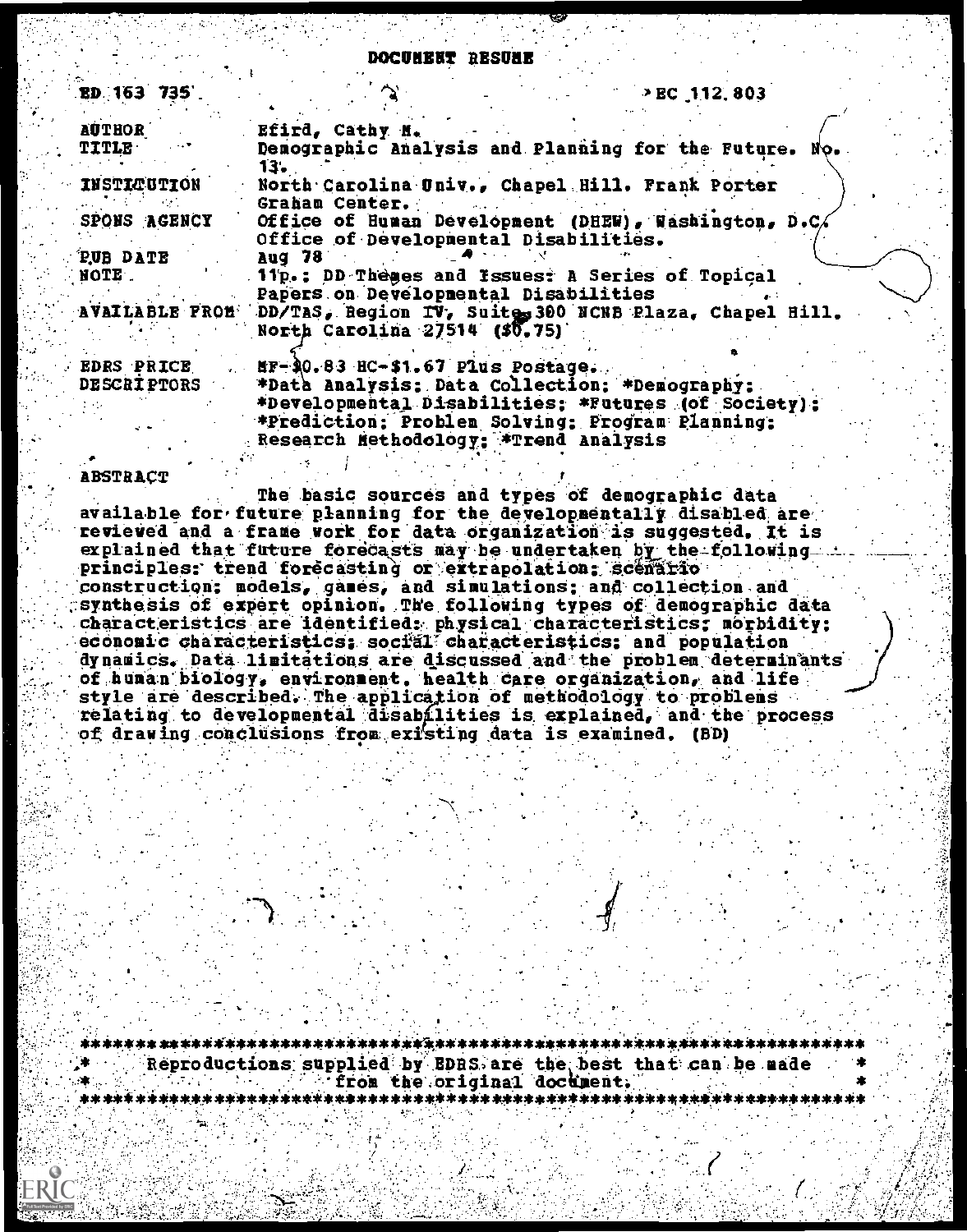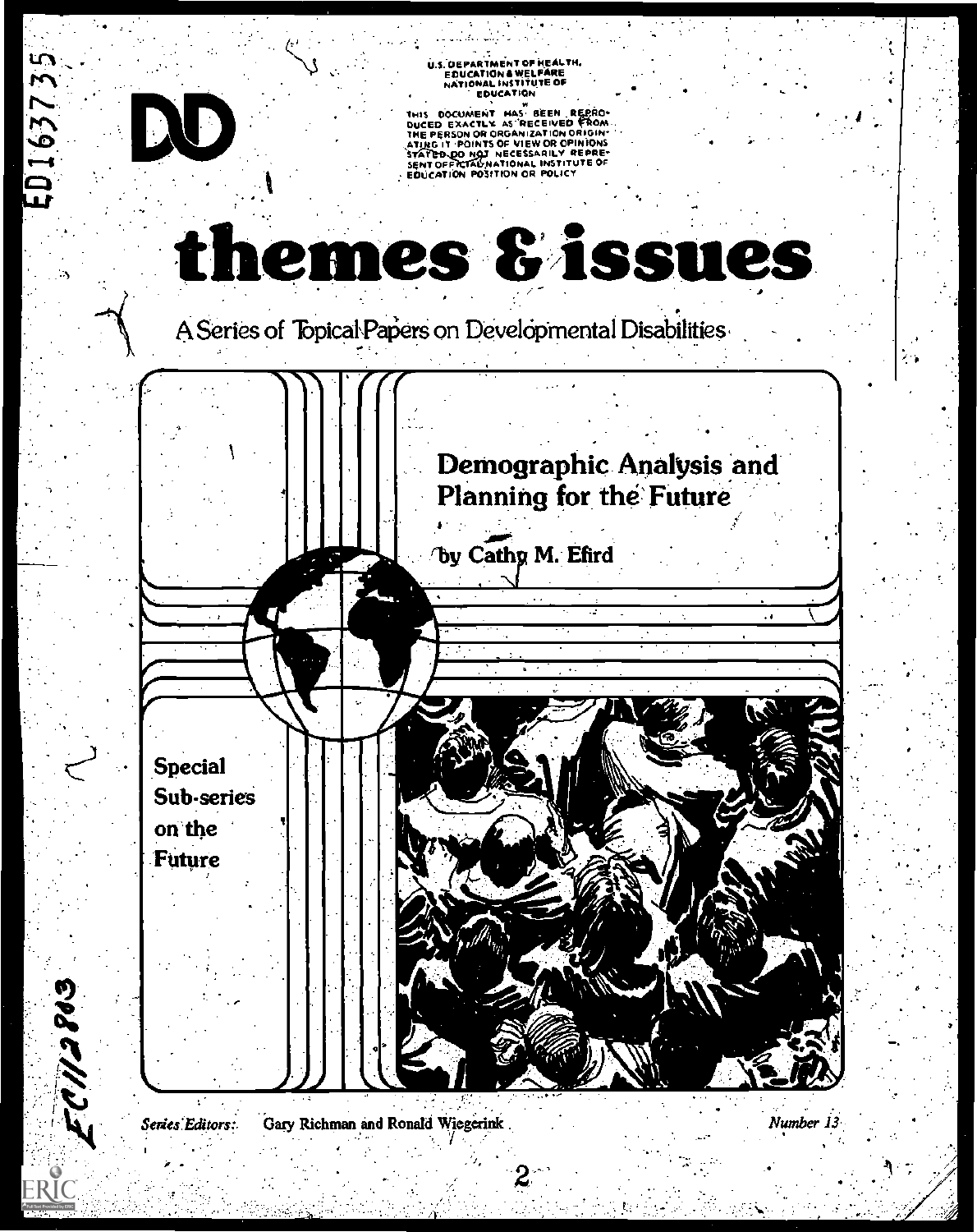## ABOUT THE AUTHOR



Cathy Efird has recently completed an assignment as a Human Resources Planner for the State Health Planning and Development Agency in the North Carolina Department of Human Resources. She has a Master's in Public Health in Health Administration and is currently working on a doctorate in medical geography and rural economic development at the Department of Geography of the University of North Carolina at Chabel Hill.

DD Themes and Issues is a series of topical papers for this nation's Developmental Disabilities. Planning Councils. Each participating state, territorial, and District of Columbia Council develops and implements a comprehensive State Plan for the coordination of comprehensive services for citizens who are developmentally disabled.

This paper is part of a special sub-series of the future and is intended to broaden the vision of the DD Community about the issues and problems which everyone must face in the remainder of the twentieth century.

This series is published by the Developmental Disabilities Technical Assistance System (DD/TAS). which is a consultative and assistance system for the Councils. DD/TAS is a division of the Frank Porter Graham Child Development Center, The University of North Carolina at Chapel Hill.

This series was prepared pursuant to a grant from the Developmental Disabilities Office, Office of Human Development Services, U.S. Department of Health, Education and Welfare. Grantees undertaking such projects under government sponsorship are encouraged to express freely their judgment in professional and technical matters. Points of view or opinions do not, therefore, necessarily represent DDO, OHDS, HEW position or policy.

Typist - Mary N. Watkins

Graphic Design and Printing by University of North Carolina Printing Department

Published in August of 1978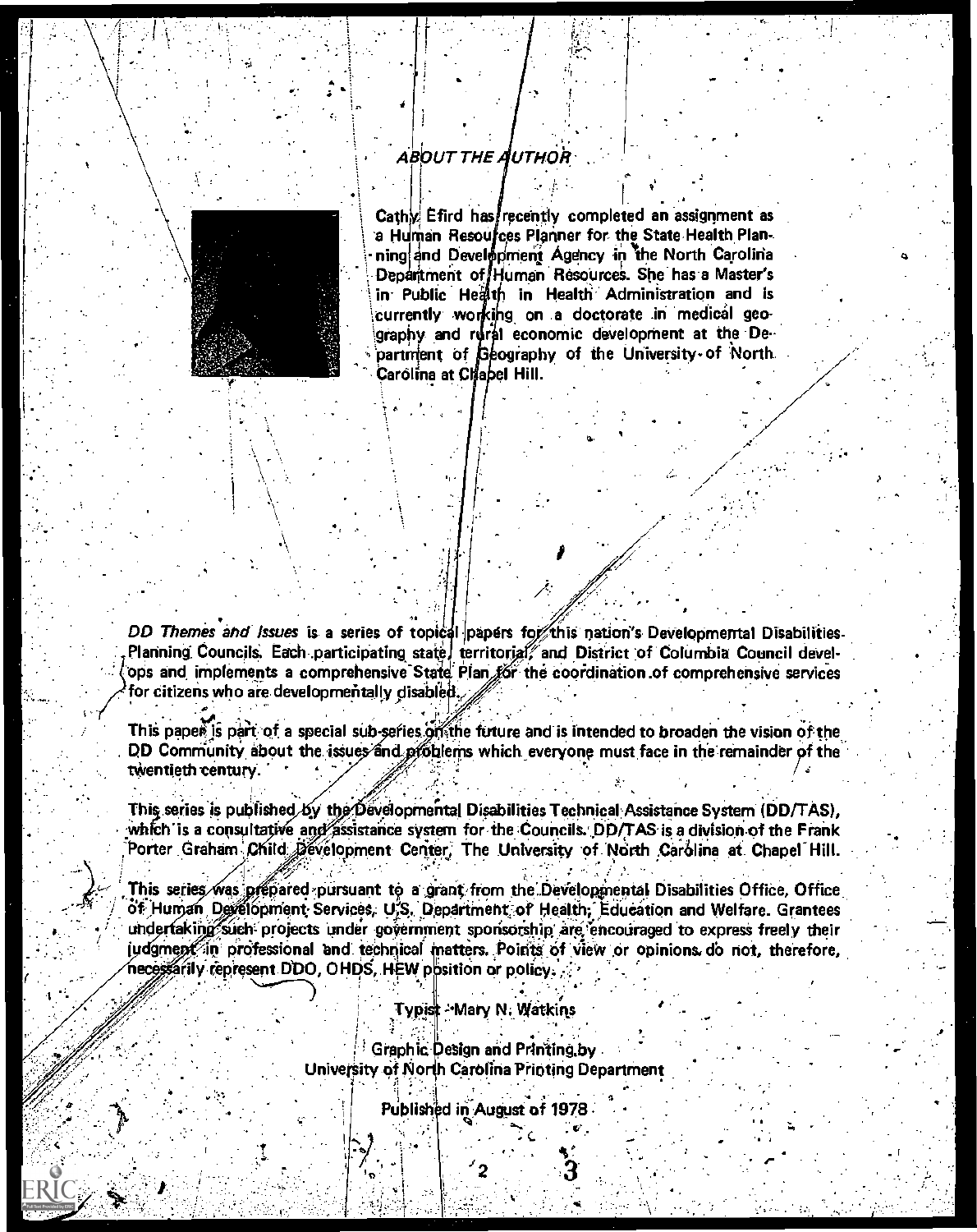# Demographic Analysis and Planning for the Future

## by Cathy M. Efird

Every person in the world faces a series of pressures and problems that require his attention and action. These problems affect him at many different levels. The majority of the world's people are concerned with matters that affect only family or friends over a short period of time. Others look further ahead in time or over a larger area-a city or a nation. Only a very few people have a global perspective that extends far into the future.<sup>1</sup>

The challenge to acquire a futuristic perspective with regard to developmental disabilities is a pressing need. A five or ten year planning horizon has utility for existing needs but we must, in a simultaneous manner, direct a substantial proportion of our planning resources to future needs. We must become the "very few people" concerned with the future of the developmentally disabled. This orientation will help us not only to focus our energy on specific solutions but also allow us to look for long range interventions that may result in the prevention of developmental disabilities.

In order to meet this challenge, persons concerned with planning for developmentally disabled populations need to become aware of the various ways of looking at the future and of the information available to help them in this undertaking. This paper reviews the basic sources and types of demographic data available for future planning and suggests a framework for its organization. Developmental Disabilities provides a good example of the utility of this approach.

#### **Looking at the Future**

FRI(

. Efforts to explore the future in any field are based on the analysis of both existing events and past observations. Information, or data, regarding these situations may be used in a variety of ways to envision the future. Most methodologies rely on the principles of continuity and analogy, in which it is believed that either the condition established in the past will continue as the norm for the future or that the patterns of change observed in the past will repeat them. selves in the future. Forecasts based on these principles may be undertaken by any, or all, of the following approaches:

1) Trend forecasting or extrapolation: Existing and/or historical trends are analyzed and then projected into the future. Assumptions must be made regarding the future direction of the trend: will it increase, decrease, or remain stable? The major limitations of this approach are the interrelatedness, or mutual dependence, of trends and our inability to adequately quantity these relationships

2) Scenario construction: Various future situations that might occur or that are preferred are created. These hypotheses about the future are based on differing interpretations of existing data and limited only by one's foresight.

3) Models, games, and simulations. These often intricate and sophisticated methods provide the opportunity to explore interrelationships among factors influencing the future and to analyze the impact of various actions or changes on these factors. While being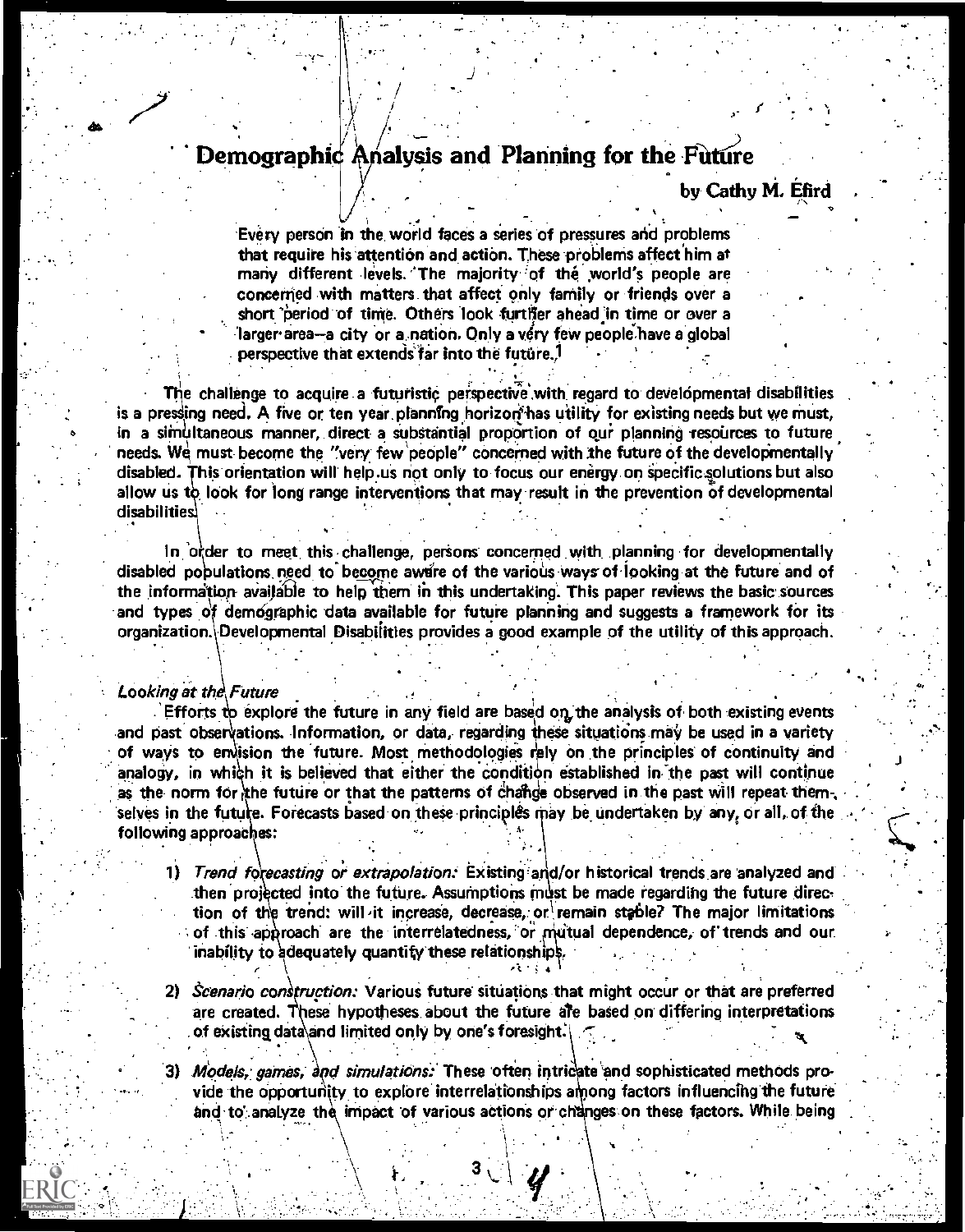Bole to use tremendous amounts of information is one of the strengths of these approaghes, it is also one of the weaknesses. The technology needed to support these systems is often too cumbersome and expensive for widespread use.

4) *Collection and synthesis of expert opinion; Many techniques (such as Delphi and* Nominal Group) have been developed to introduce human intuition into forecasts of the future. Most approaches rely on the development of a consensus regarding the future among a group of public opinion leaders. Each person is given the opportunity to interpret existing situations and construct his or her own view of the future.

These approaches help us to gain a clearer perspective on the future; they all rely on the collection, analysis, evaluation, and presentation of data. The processing of data may take place in a highly sophisticated manner, such as modeling, or in a subjective and almost random way, such as a businessperson's thoughts.

#### Looking at the Present

The prerequisite for our excursions into the future is adequate information or data about where we are and where we have been as a population. The formalized study of the data representing these events is demography. Demographic statistics give us information relating to the size, density, distribution, and dynamics of human populations.

In analyzing these components of population statistics, many different characteristics may be studied. Data describing the age, race, sex, and morbidity of an entire population, or of population subgroups, provides information on physical characteristics. The social characteristics of a population may be described by statistics on marital status, family and household structure, language, place of residence, religion, and country of origin. Statistics on income (for both individuals and countries), industrial activity and occupation reflect the economic characteristics of a population. Since populations are not static entities, measures of their dynamics are also studied and include fertility, mortality, migration, and other statistics. The statistics may be aggregated on any number of levels (city, county, state, or nation) and adjusted for any number of variables (age, race, or/sex).

Because demographic data represent such a diverse range of characteristics, it is not found in only one source or in any one form. It is possible to list, however, the sources of data by the types of characteristics they describe. The following lists are not meant to be exhaustive, but do represent the major sources of each type of data for the United States.

#### Physical Characteristics

Age, race, sex, numbers, and distribution:

Census of the Population, Characteristics of the Population  $\sqrt{U.S.}$  Census Population Estimates and Projections

#### Morbidity:

National Health Interview Survey

National Health Examination Survey

Maior disease registries (example: National Cancer Registry)

Special publications by provider groups, such as:

National Association for Mental Health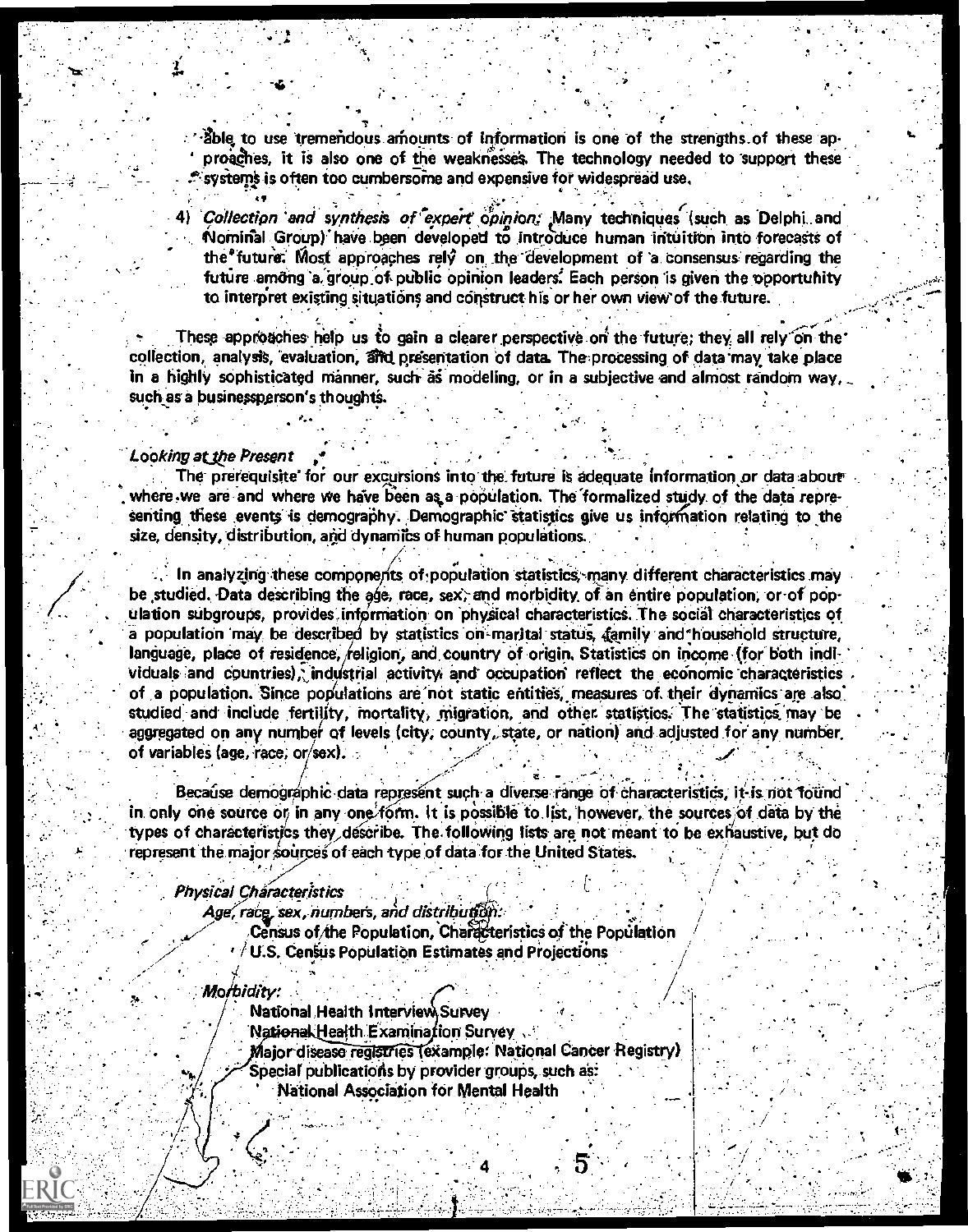## Mental Health Institute

National Association of State Mental Health Program Directors

#### Economic Characteristics:

Occubation, income, and industry:

U.S. Census Characteristics of the Population and Residential Finance Report

**U.S. Labor Statistics** 

Social Characteristics

Marital status, family and household structure, religion, etc.:

U.S. Census of Housing

**U.S. Census Block Statistics** 

**Estimates of Substandard Housing, U.S. Census** 

#### **Population Dynamics**

Fertility, mortálity, migration, etc.:

Monthly Vital Statistics Report, U.S. Department of Health, Education, and **Welfare, Public Health Service** 

Vital Statistics of the United States, U.S. Department of Health, Education, and Welfare, Public Health Service

In addition to these national sources, many states issue periodic statistics on various demographic subjects. For example, Detailed Mortality Statistics Reports give statewide information regarding the cause of death for each age group; Basic Automated Birth Year Books provide useful information on maternal and infant characteristics; and statistical abstracts often present statewide information ranging from the number of households without automobiles to per capita income. The availability of these documents, or ones of similar nature, is quite variable across states.

Special studies often provide useful information for planning especially in the field of health. The Health Resources Administration within the U.S. Department of Health, Education, and Welfare has recently published a series of documents describing the health status of minority and low income persons in the United States.<sup>2</sup> Several states have completed human needs assessment reports and many others routinely collect and process information to be used for planning purposes similar to the developmental disabilities state plans. Some of the best sources of data are the State Health Planning and Development Agencies and the Health Systems Agencies established through the National Health Planning and Resources Development Act of 1974. These agencies exist in every state and often have a substantial collection of data which relates to the developmentally disabled population.

#### **Data Limitations**

Even though data is readily available, good data is often hard to find. Most data have been collected on a random sample basis and are subject to a number of limitations. Bias in the survey may have been introduced through the type of questionnaire used, the technique of the interviewer, or the selection of the group to be interviewed. Many of these same conditions lead to reporting errors, in which respondents under or over-report actual circumstances. Questions regarding the validity of studies are always appropriate since decisions should not be based on information that does not represent the actual state of affairs. The reliability, or reproducibility, of the data must also be tested since being unable to duplicate findings would have implications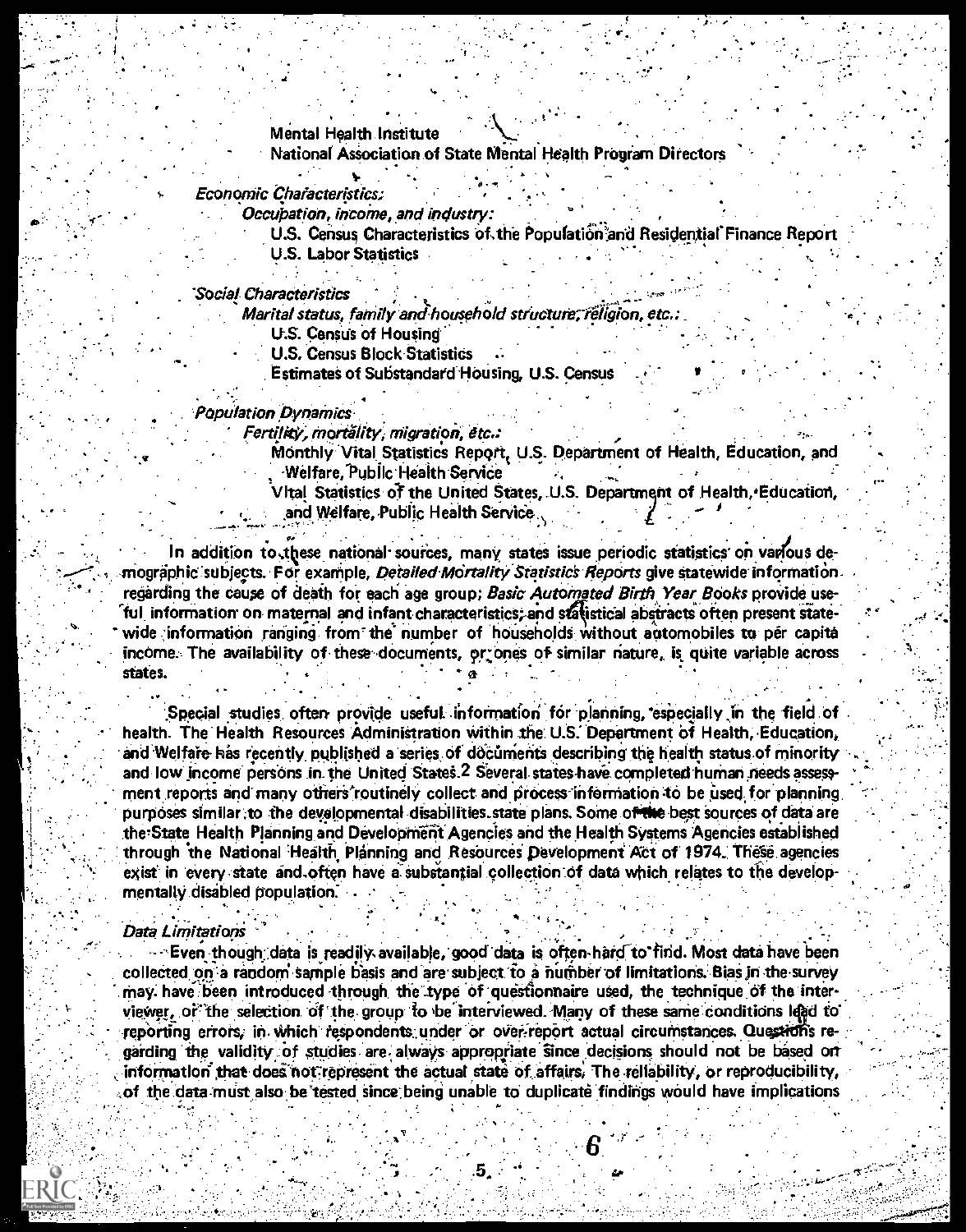### for conclusions drawn from the data.

In addition to these technical considerations regarding data, two other limitations are also important. Only rarely is there an immediate turn around between data collection, analysis and presentation. As a result, most information is old before it is available. The second limitation of data for planning purposes is the level of aggregation. As an example, various types of census information are presented for city blocks and Standard Metropolitan Statistical Areas while other information is presented only for counties. The planner experiences a great deal of difficulty in attempting to combine and/or compare these disparate groupings of information.

These limitations of the data are not nearly as significant, however, as our limitations in using the data. How can all of this data be used and directed at the study of a specific problem? What parts of the data will be most helpful in understanding the past and looking to the future for developmental disabilities? To answer these questions, we need to develop a framework for analyzing developmental disabilities and then collect the data identified as appropriate through the framework.

#### The Canadian Health Field Concept,

All health problems including developmental disabilities, are created through the interaction of a complex set of determinants which may cause problems directly, contribute to the existence of problems, or relate significantly to the occurrence of problems. These determinants can be grouped within four fields as defined by the Canadian Ministry of Health and Welfare.

> Human Biology: including all physical and mental aspects of health developed within the individual as a result of his or her basic biology and organic makeup. This includes genetic inheritance, processes of maturation, and internal systems of the body.

> Environment: including physical and other factors related to health which are external to the body and over which the individual has little control. This includes foods, drugs, cosmetics, water quality, noise pollution, sewage disposal, and the social environment.

> Health care organization: including the quantity, quality, arrangement, nature, and relationships of people and medical resources. It encompasses all providers, institutions, and services of a medical nature.

> Lifestyle: involving the aggregation of decisions by individuals which affect their health and over which they have substantial control. Personal decisions and habits which have deleterious effects on health constitute self-imposed risks.3

The conceptualization of a problem area in this way gives us an opportunity to not only better understand the problem and its relationship to other factors but to also identify those factors that contribute to the future level of a problem. In this way, more accurate estimates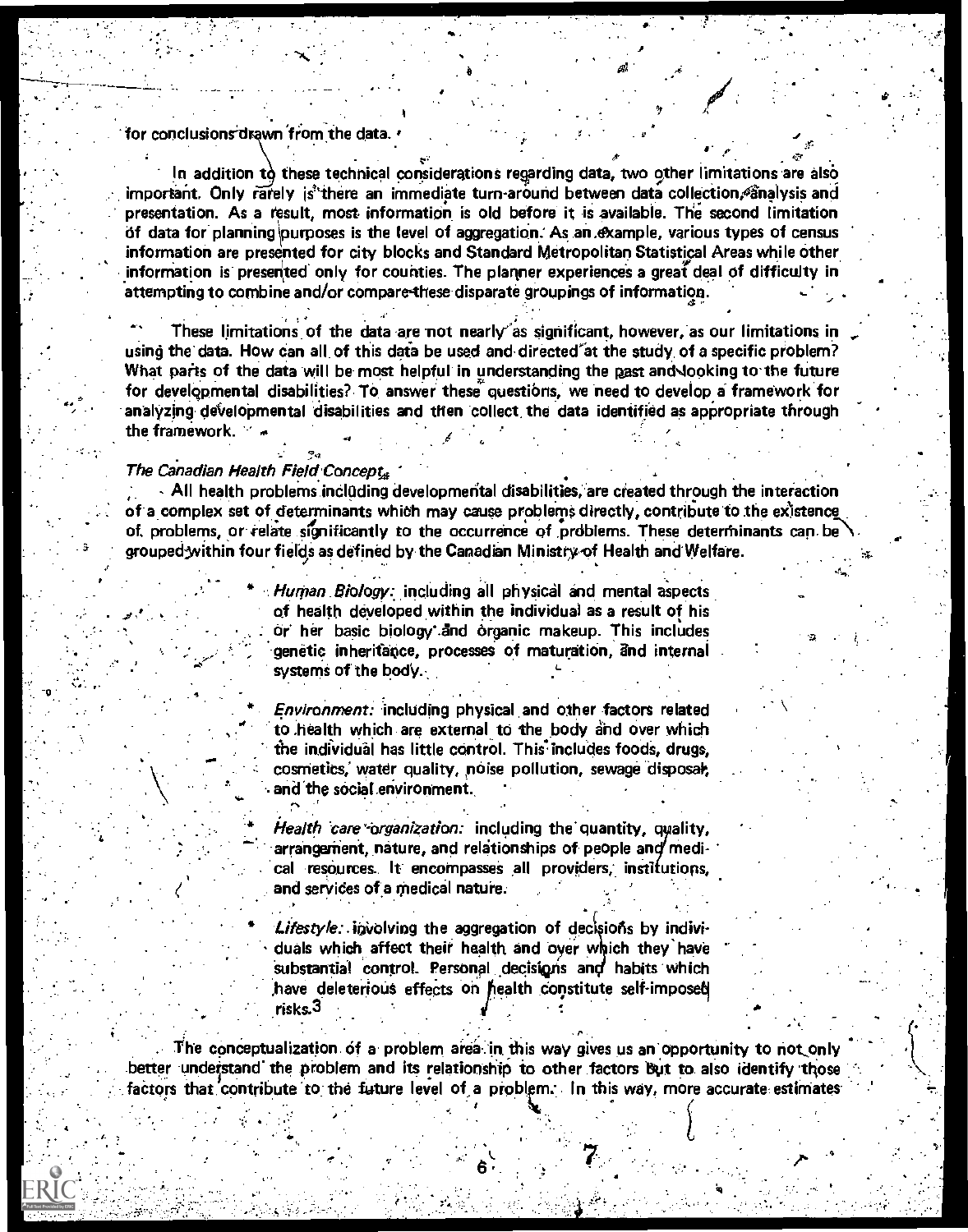of the incidence of specific problems can be made since we can begin to identify the impact of other situations on the problem area. It is also possible"to idehtify basic causes of problems that might, themselves, be, attacked with intervention strategies designed for the present or the future.

.40

As an example, we can examine infant mortality as a problem area using this concept. The question to be asked is: What causes or contributes to the existence of infant mortality as a pro- . blem? Answers to the question are found in all four fields described above and may be obtained by Polling experts in the field of infant health. Biological determinants include the age of the mother, congenital' malformations, and medical Complications of pregnancy. Environmental factors such as poor housing, low socio-economic status, and a lack of 'family support systems contribute to infant mortality. The availability. of pregnancy, testing 'services and the lack of prenatal care services are important health care organization factors influencing pregnancy outcomes. Lifestyle determinants of infant mortality include the nutritional habits of the motherand substance abuse by either parent.

With this list of determinants, a wide range of interventions can be undertaken ranging from immediate efforts 'to reduce substance abuse among pregnant women to long-range 'efforts aimed at improving the overall socio-economic status of potential parents. This information can also be used to forecast the number of infant deaths that might be expected given changes in  $\epsilon$  ther conditions. If we find that more teenagers are having children and that these children are more likely to experience early mortality, we can more accurately/estimate the total number of infant deaths than by merely extrapolating the existing infant mortality rate. If we find, however, that the teenage pregnancy rate is declining; we can expect the overall rate of infant death to decline unless this decrease is offset by an increase in another high risk factor, such as low. socio-économic status. This illustration shows the utility of the health field concept for both immediate and long-range planning needs.

In addition to these insights, this framework gives us the advantage of organizing our thoughts about the types of data needed for futtlre planning. Rather than reseatching the voluminous amount of data related to infant mortality, we have narrowed the field toonly ten.major determinants. In this way, the acquisition, analysis, and presentation of data can be organized and reduced to a manageable level. We know now what information would be useful and can look at the sources identified earlier to find it.

#### Applying the Methodology

Quite obviously, this conceptual framework lends itself to specific developmental disability problems and to the challenge of examining the problems from a futuristic perspective. This framework allows us to collect relevant data regarding developmental-disabilities and their determinants and then use the data in various ways to forecast the future.

To illustrate this approach for developmental disabilities, consider the problem area of men tal retardation. The Orientation Notebook for developmental disabilities lists a number of determinants of mental retardation that may be organized afound the health field concept.  $4$ 

> **Biology** maternal age prematurity. low birth weight

, which is a set of  $\mathcal{L} = \{0, 0\}$  , which is a set of  $\mathcal{L} = \{0, 0\}$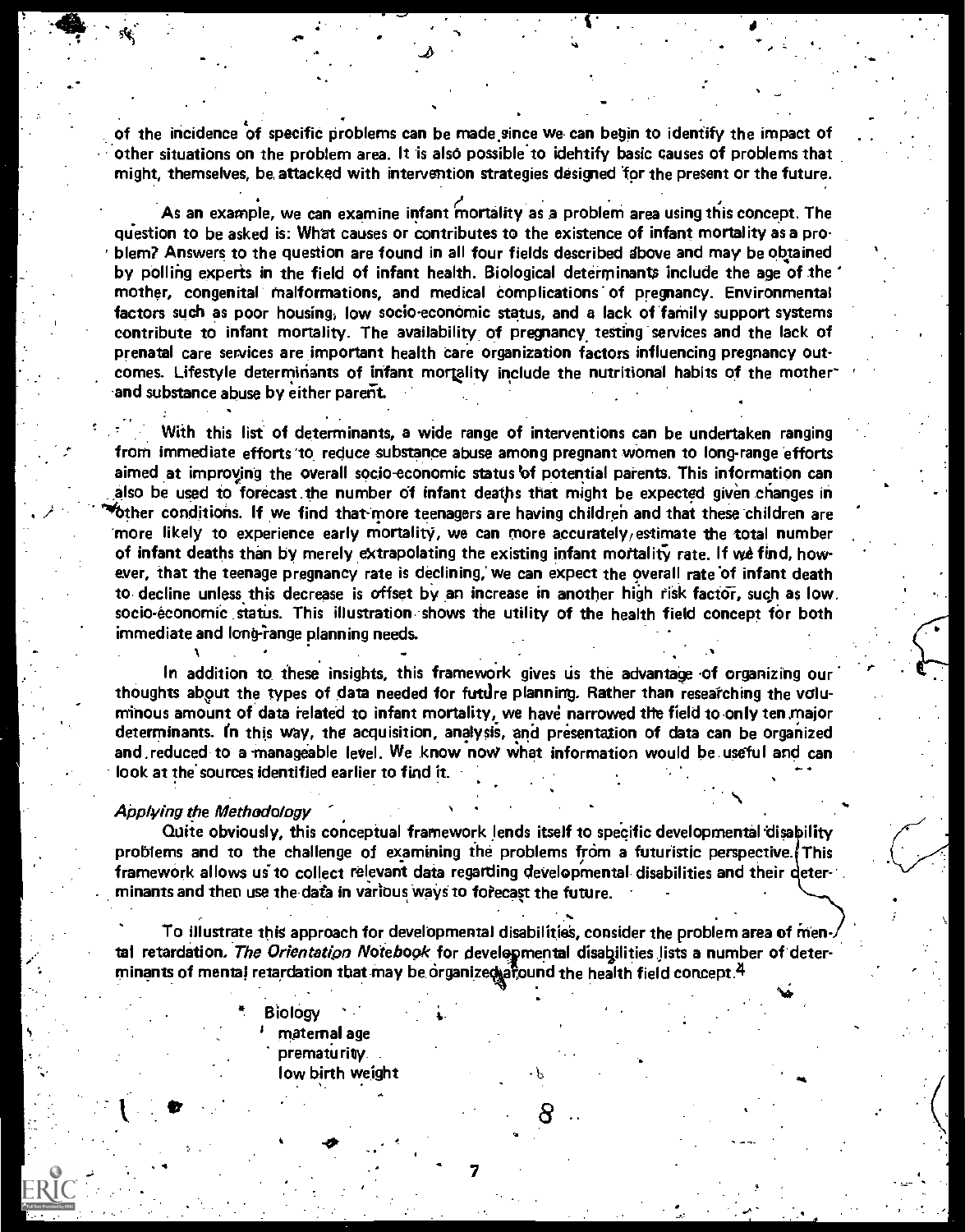Environment low socio/economic status Health care organization lack of prenatal care

.ifestyle maternal diet.

While we currently estimate that 3% of the population is affected by mental retardation. this rate may change if there is a substantial change in one or more of the determinants listed above. If overall socio-economic status improved drastically, a reduction in mental retardation would be expected if the rate of occurrence for other determinants remained constant. An increase in mental retardation might result from a change in one of the other characteristics, such as maternal age. We know that maternal age is increasing in the United States. This trend means that more older women (over the age of 35) are having children. Infants born to these women run a greater risk of having a specific condition, such as Down's Syndrome, which could result, in mental retardation. Until the mother reaches age 33, the incidence of Down's Syndrome is 1 in 600 live births. At age 40, the percentage of live births afflicted with Down's Syndrome rises to one and at age 45, the percentage is four. Of the children with Down's Syndrome, 90% will be moderately retarded, while 10% will be mildly or severely retarded. A significant change in the number of older women having children after the age of 35 would result in the increased incidence of mental retardation in the population.

An example of the variation in these rates is constructed below for a hypothetical state. The available data show that 5% of all live births in the U.S. in 1975 occurred to women over the age of 35 and that this percentage had increased by 10% since 1970. Preliminary data (or 1980 show the percentage remaining at 5%.

In Central State, our hypothetical state, the percent of all live births to women over the age of 35 was 3.6 in 1975 and accounted for 2,911 births. This percentage had remained relatively constant over the last ten years. We can now hypothesize various possibilities for Central State regarding the occurrence of births to older women. We can assume:

a) that the percentage will remain constant for an indefinite period of time;

- b) that Central State will follow the pattern established by the United States and experience an increase in births to women over the age of 35; or
- c) that an educational program for older women in Central State has been successful in reducing the number of pregnancies experienced by this group.

The following tables illustrate the differences in the numbers of births to women over age 35 that would occur given the different hypotheses. (M.A. refers to maternal age).

#### Drawing Conclusions

We can now begin to see how different assumptions and interpretations of existing data can lead to different conclusions. The estimates of the increase in the mentally retarded population. due to the higher number of women giving birth after age 45, range from 1 to 36 in the year 1995. This range of expectations is reasonable given our understanding of existing data.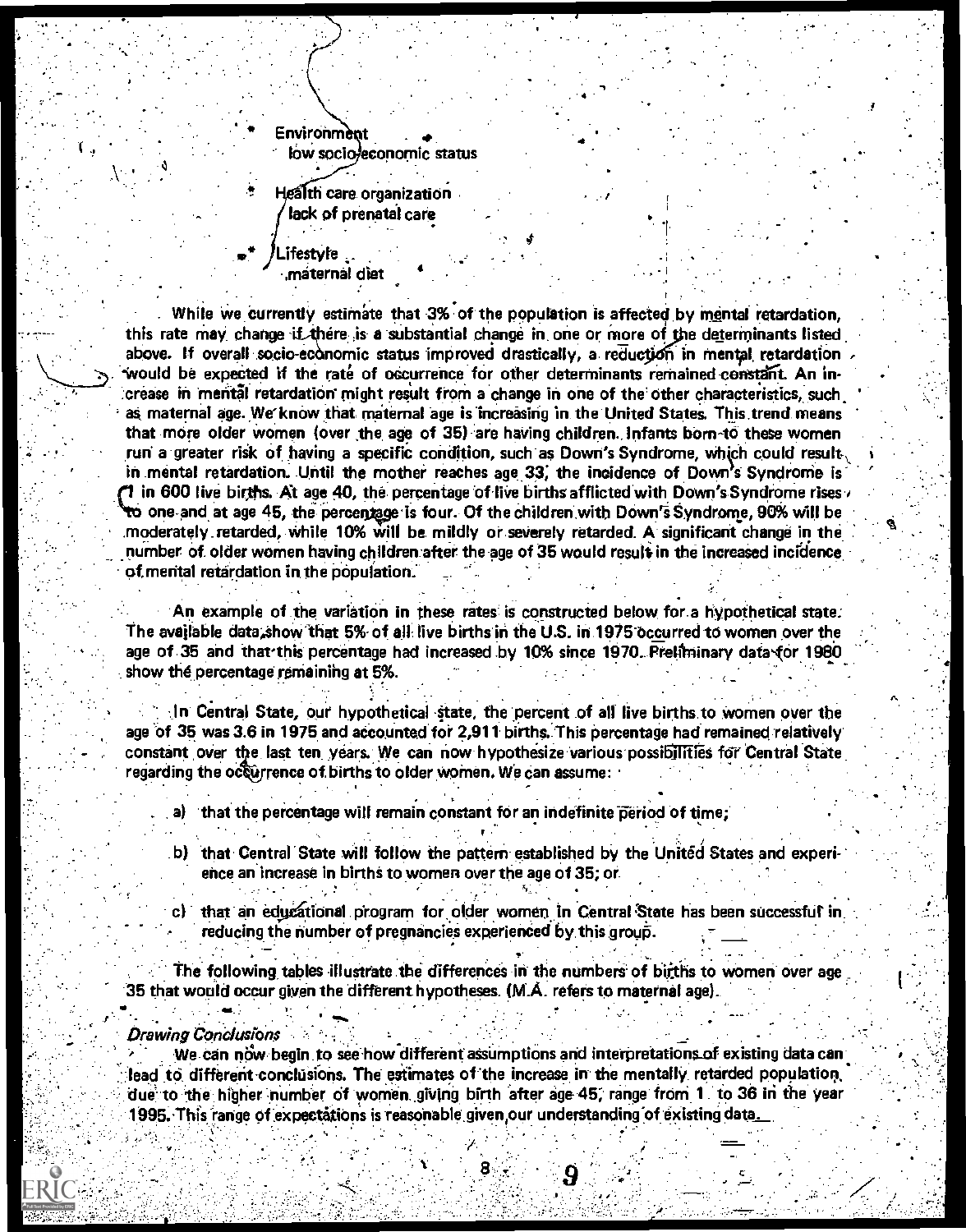Table A: Assume that the percentage of births to women over the age of 35 remains at  $3.6:$ 

|        | <b>Total Number</b> | <b>Births to Women Aged</b> |                 | Children with Down's Syndrome |                   |  |
|--------|---------------------|-----------------------------|-----------------|-------------------------------|-------------------|--|
| Year : | of Births<br>- 17   | 35-44                       | $45+$<br>$-111$ | M.A. 35-44                    | M.A. 45+          |  |
| 1980   | 75,975              | 2708                        | 27              | 27                            | 1.0               |  |
| 1990   | 82,475              | 2940                        | -29             | 29                            | 1.1               |  |
| 1995   | 90,402              | 3222                        | $-32$           | 32                            | $1.2 \rightarrow$ |  |

Table B: Assume that the percentage of births to women over the age of 35 increases as follows:  $\mathcal{L}^{\text{max}}$ k.

|                                   | yYear                               |     | Percent of births<br>to women over age 35 |                                           |
|-----------------------------------|-------------------------------------|-----|-------------------------------------------|-------------------------------------------|
|                                   | 1980                                |     | 3.8                                       |                                           |
|                                   | $-1990$                             |     | 4.2                                       |                                           |
|                                   | 1995                                |     | 4.2                                       |                                           |
| <b>Total Number</b><br>of Births' | Births to Women Aged.<br>$-35 - 44$ | 45+ | M.A. 35-44                                | Children with Down's Syndrome<br>M.A. 45+ |

| 1980 | 75,975 | 2859 | 28 | 28 | 1.1 <sub>1</sub> |
|------|--------|------|----|----|------------------|
| 1990 | 82,475 | 3429 | 34 | 34 | 1.3              |
| 1995 | 90,402 | 3580 | 36 | 36 | 1.4              |
|      |        |      |    |    |                  |

Year,

Table C: Assume that the percentage of births to women over the age of 35 decreases as follows:

|      |                                  | Year                                 | Percent of births | to women over age 35                        |           |  |
|------|----------------------------------|--------------------------------------|-------------------|---------------------------------------------|-----------|--|
|      |                                  | 19BO<br>1990                         |                   | 3.2<br>2.3                                  |           |  |
|      |                                  | 1995                                 |                   | 2.0                                         |           |  |
| Year | <b>Total Number</b><br>of Births | <b>Births to Women Aged</b><br>35-44 | $45 +$            | Children with Down's Syndrome<br>M.A. 35-44 | $M.A.45+$ |  |
| 1980 | 75,975                           | 2407                                 | 24                | $24 \cdot$                                  | 0.9       |  |
| 1990 | 82,475                           | $-1878$                              | 18                | 18                                          | 0.7       |  |
| 1995 | 90,402                           | 1790                                 |                   |                                             | U.        |  |

 $\overline{\bf 10}$